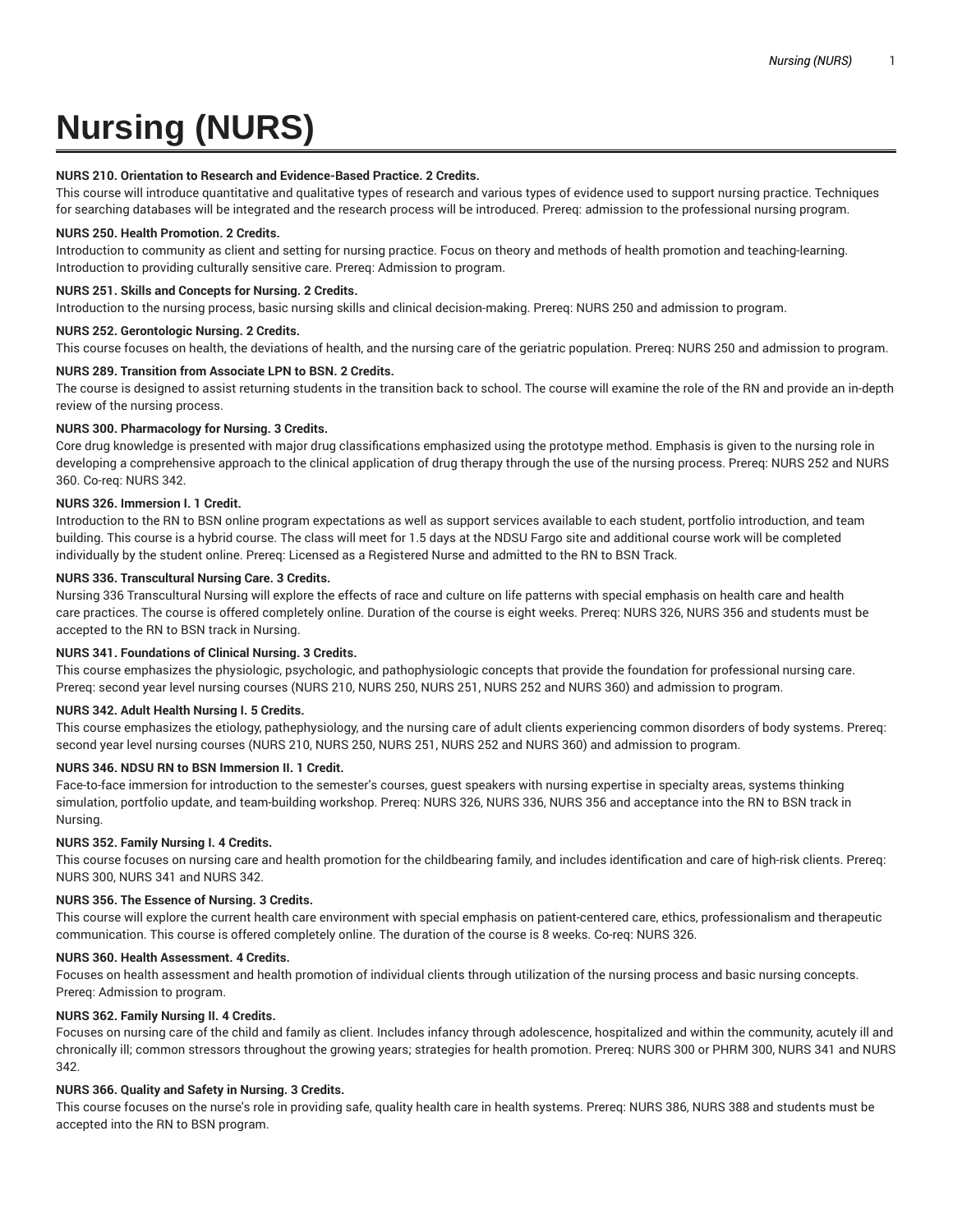# **NURS 372. Integrated Family Nursing. 3 Credits.**

Provides the student opportunity to integrate prior learning about pediatric and obstetrical care with an increased knowledge of family dynamics and cultural influences. Prereq: Licensure as practical nurse, admission to program.

# **NURS 374. Expanded Family Nursing II. 2 Credits.**

Provides the student an opportunity to integrate prior learning and knowledge about pediatric nursing care with an increased emphasis on growth and development, family dynamics, health promotion, and cultural influences. Prereq: NURS 360. Co-req: NURS 372.

## **NURS 382. Clinical Applications. 1 Credit.**

This course provides nursing practice experiences to enhance problem solving, critical thinking, and communication skills. Prereq: NURS 300, NURS 341, NURS 342. Co-req: NURS 352.

# **NURS 386. Chronicity Throughout the Lifespan I. 3 Credits.**

This course will examine the impact of chronic health conditions on the client, the family, society and the health care system. Prereq: NURS 326, NURS 336, NURS 346 and NURS 356.

# **NURS 388. Chronicity Throughout the Lifespan II. 3 Credits.**

Students will explore the most common chronic diseases and treatment, including implications for clients, families, society, and health care systems. Prereq: NURS 386.

#### **NURS 402. Mental Health Nursing. 4 Credits.**

Synthesis and application of nursing and psychiatric-mental health concepts to promote the wellness of individuals and groups. Prereq: NURS 300 or PHRM 300, NURS 341 and NURS 342.

### **NURS 403. Adult Health Nursing II. 5 Credits.**

Focuses on the etiology, pathophysiology, and nursing care of adult clients experiencing selected clinical problems originating from respiratory and cardiovascular systems, neuro trauma, and multisystem problems. Care of families of clients is also emphasized. Prereq: NURS 300 or PHRM 300, NURS 341 and NURS 342.

# **NURS 404. Adult Health III. 4 Credits.**

The etiology, pathophysiologic mechanisms, and organization of nursing care of adult clients experiencing selected complex stressors. Prereq: NURS 342, NURS 403 and admission to program.

#### **NURS 405. Psychsocial Nursing. 2 Credits.**

In this course the student will synthesize prior learning with further exploration of psychosocial nursing. Prereq: Licensure as practical nurse, admission to program.

# **NURS 406. Community & Public Health Nursing. 4 Credits.**

The focus of this course will include the core functions of public health, partnering with the community, primary prevention, creation of healthy environments, service to those at risk, stewardship of resources, and multidisciplinary collaboration. Prereq: second and third year level nursing courses (CHP 400, NURS 250, NURS 251, NURS 252, NURS 341, NURS 342, NURS 352, NURS 360, NURS 362, NURS 402, NURS 403 and NURS 460) and admission to program.

# **NURS 407. Adult Health: Complex Problems. 3 Credits.**

Designed for persons with a nursing license, this course focuses on the etiology, pathophysiologic mechanisms, and organization of nursing care for adult clients experiencing selected complex stressors. Prereq: NURS 360.

# **NURS 407L. Expanded Clinical Practice for the LPN-BSN. 3 Credits.**

This course focuses on the etiology, pathophysiologic mechanisms, and mental health aspects of nursing care for patients in a variety of settings including medical/surgical, critical care, labor and delivery and simulation. Prereq: NURS 372 and NURS 407.

# **NURS 410. Research and Redesign. 2 Credits.**

A study of the research process. Emphasis is placed on critically evaluating nursing research and utilizing research for evidence-based practice. Discussion about quality improvement principles prepares the nurse to participate in redesign. Prereq: NURS 210, NURS 342, NURS 360 and admission to the professional nursing program.

# **NURS 420. Evidence-Based Practice and Research in Nursing. 3 Credits.**

This course will introduce the research process with the emphasis on developing skills as a consumer of research. Students will gain knowledge in the areas of research methods, critical appraisal of research, and the concepts of evidence-based practice. Prereq: NURS 289 or NURS 356.

#### **NURS 422. Contemporary Issues in Mental Health Nursing. 2 Credits.**

This elective course is designed to increase awareness of contemporary issues in mental health nursing, with emphasis on psychiatric disorders in the general hospital, interpersonal violence, addiction, and emotional intelligence. Prereq: admission to the professional Nursing program.

# **NURS 426. NDSU RN to BSN Immersion III. 1 Credit.**

Face-to-face immersion with introduction to the semester's courses, guest speakers to address nursing roles in the community, portfolio update, and team building projects. Prereq: NURS 366, CHP 400 and students must be accepted to the RN to BSN Nursing track.

# **NURS 446. Population Focused Nursing Care. 3 Credits.**

The focus of this course will include the core functions of public health, partnering with the community, primary and secondary prevention, creation of healthy environments, service to those at risk, stewardship of resources, and multidisciplinary collaboration. Prereq: NURS 366, CHP 400. Co-req: NURS 446L.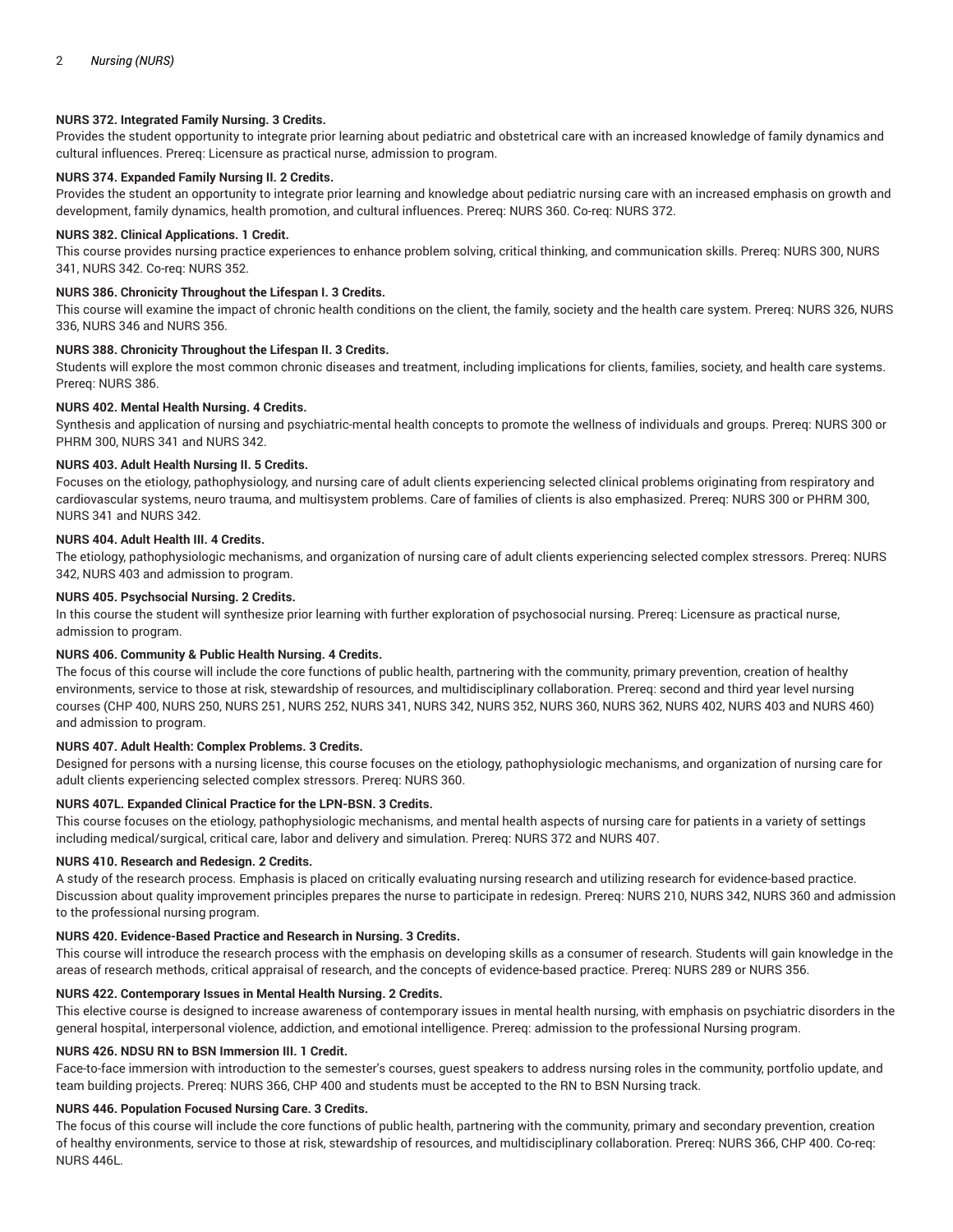# **NURS 446L. Population Focused Nursing Care - Clinical. 2 Credits.**

This course will provide students the opportunity to collaborate with public health agencies or community sites to implement principles of populationfocused care. The experience can be arranged in the student's residence community. Prereq: NURS 366, CHP 400. Co-req: NURS 446.

# **NURS 450. Nursing Synthesis/Practicum. 4 Credits.**

NURS 450 is the capstone course in the nursing major and provides a framework for the student's transition to the entry-level professional role. 1 credit didactic, 3 credits clinical. Prereq: CHP 400, NURS 250, NURS 251, NURS 252, NURS 341, NURS 342, NURS 352, NURS 360, NURS 362, NURS 402, NURS 403 and NURS 460 and admission to program. Co-req: NURS 404, NURS 406.

#### **NURS 456. RN to BSN Immersion IV. 1 Credit.**

Face-to-face immersion for introduction to the semester's courses. Guest speakers to introduce advancing to master's or doctorate degrees, portfolio update, and leadership workshop. Prereq: NURS 366.

#### **NURS 460. Management, Leadership and Career Development. 3 Credits.**

This course focuses on the study of management and leadership concepts and issues in professional nursing. This course will also incorporate a guide for career development. Prereq: CHP 400.

# **NURS 462. Nurses as Leaders. 3 Credits.**

This online course focuses on the study of leadership and management concepts and issues in professional nursing. Prereq: NURS 456.

#### **NURS 462L. Nursing Leadership Practicum. 1 Credit.**

Students will develop a capstone project to improve an aspect of health care, utilizing knowledge from previous courses, including research, and evidence-based practice, leadership, quality and safety. Prereq: NURS 456.

### **NURS 478. BSN Capstone. 2 Credits.**

Students will develop a capstone project to improve an aspect of health care, utilizing knowledge from previous courses, including research and evidence-based practice, leadership, quality and safety. Prereq: NURS 456.

# **NURS 623. The Nurse As Educator. 4 Credits.**

Major study in selected area with an emphasis in research. Prereq: NURS 632.

# **NURS 624. Advanced Transcultural Nursing. 3 Credits.**

Program planning to promote the health of diverse populations will be based on epidemiological data, theory and research. Students will select a specific age group or health problem within a population/cultural group to study in depth. Prereq: NURS 608.

#### **NURS 640. Adult Nursing I. 3 Credits.**

Evaluation and synthesis of advanced pathophysiology concepts applied to nursing and health related theories, and research related to client outcomes. Health and illness phenomena, symptom management, and nursing interventions will be reviewed. Prereq: NURS 612 and NURS 616.

#### **NURS 641. Adult Nursing II. 3 Credits.**

Continuation of Adult Nursing I. Emphasis on clinical decision-making, teaching/learning theory and formulation of researchable questions for advanced nursing practice as an adult CNS. Prereq: NURS 640.

# **NURS 641P. Adult Nursing Practium II. 3-6 Credits.**

An extended practicum time allowing the student a chance to more fully integrate skills and knowledge learned through the graduate program. Emphasis will continue on consultation, program planning, education, health promotion, and prevention of disease/illness. Prereq: NURS 641.

# **NURS 701. Theoretical Perspectives of the Discipline. 3 Credits.**

The course is designed to help the student analyze, critique and apply a variety of nursing theories, models and conceptual frameworks in advanced nursing practice.

#### **NURS 702. Ethics and Health Policy in Nursing. 2 Credits.**

Analyze interactions among common clinical, organizational, societal, and policy decisions from ethical and legal perspectives. Evaluates selected theories and models of decision making and health care.

# **NURS 704. Nursing Research/Evidence Based Practice. 3 Credits.**

Research in nursing includes an exploration of the research process and the methodologies appropriate to nursing.

# **NURS 706. Health Care Delivery Systems, Financing and Informatics. 3 Credits.**

Analysis of health care system, financial management, use of informatics, and measurement of patient outcomes are the focus of this course. Advanced practice nurses play a leadership role while participating in system decisions including monitoring financial information, promoting quality improvement and managing and utilizing health care information.

#### **NURS 715. Advanced Community Assessment. 3 Credits.**

Epidemiologic techniques, reporting, and research will be presented. Emphasis is placed on disease prevention and control. Health problems of national and international significance will be examined and strategies for solutions and/or management will be proposed. Prereq: an inferential statistics course.

# **NURS 726. Evaluation and Assessment in Nursing Education. 3 Credits.**

Principles of assessment, measurement, and evaluation related to nursing education are analyzed in this course. Topics relevant to evaluation and the assessment of individual learning are examined. Processes of faculty and program evaluation are examined as well as the measurement of program outcomes. Prereq: NURS 725.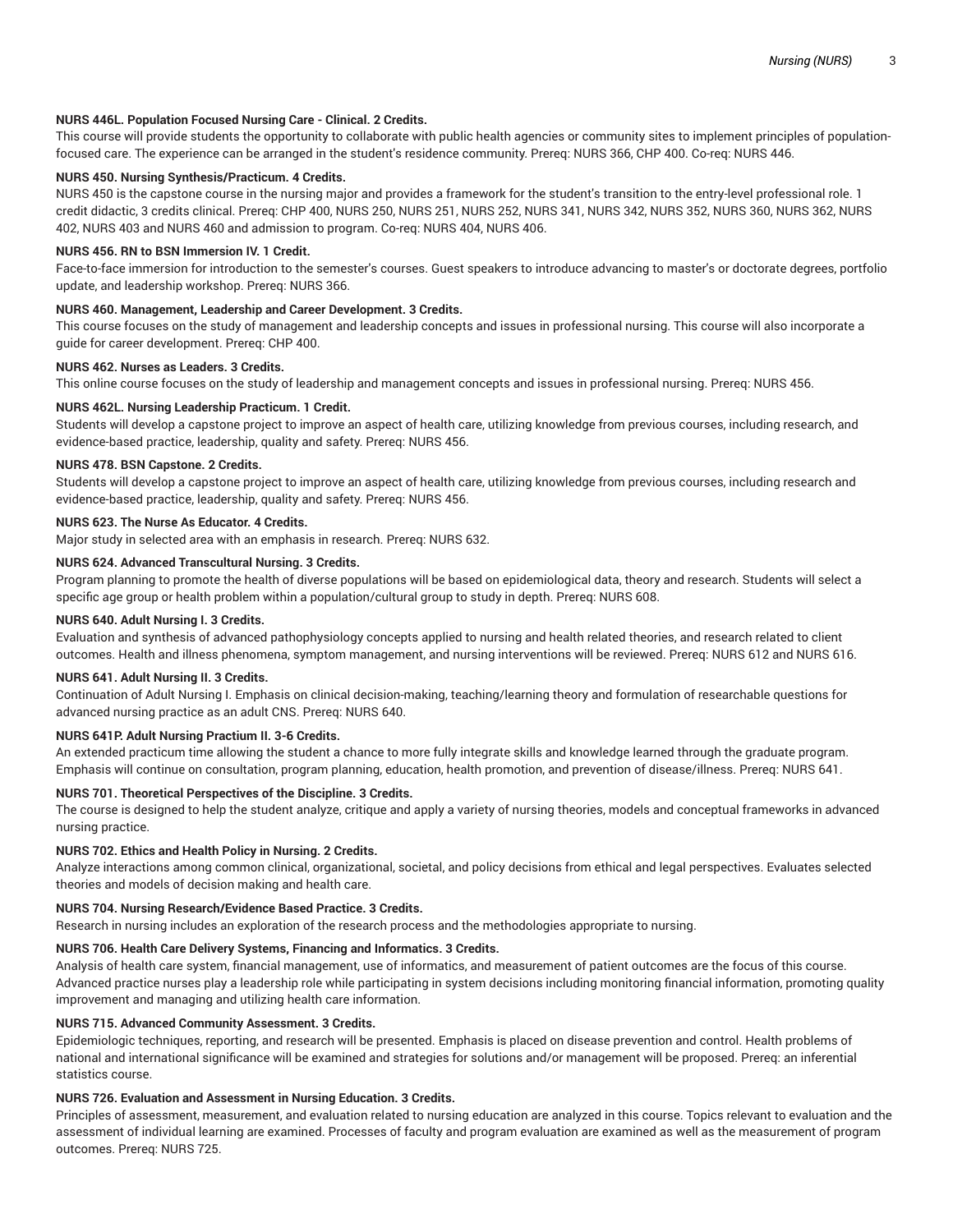# **NURS 728P. Nurse Educator Practicum I. 2 Credits.**

Students apply principles of teaching, learning and assessment of student learning in selected learning settings under the guidance of course faculty and a preceptor. Prereq: NURS 726.

# **NURS 729P. Nurse Educator Practicum II. 3 Credits.**

Students examine elements of the nursing program and participate in a faculty role under the supervision of course faculty and a program faculty preceptor. The focus of this practicum is participation in programmatic development, evaluation and assessment. Prereq: NURS 728P.

#### **NURS 810. Health Promotion and Disease Prevention. 2 Credits.**

This course critically examines patterns of health behaviors, risk assessment, lifestyles, developmental stages, sociocultural, psychological, and spiritual contributions to well-being. Includes data-based assessment and management of preventive health services and common acute and chronic conditions.

# **NURS 812P. Assessment Practicum. 6 Credits.**

In this course the student integrates health history, physical examination and laboratory evaluations in a plan for management of client needs. Prereq: NURS 612.

# **NURS 812. Advanced Health Assessment. 3 Credits.**

Performance of health histories, complete physical/psychosocial assessments, and developmental assessments of clients from across the lifespan. A laboratory component is included.

# **NURS 814. Advanced Pathophysiology I. 2 Credits.**

General pathophysiological responses to selected body systems to disease processes are presented from both biological and behavioral perspectives. Emphasis on normal cellular function, developmental changes and common physiological symptoms.

# **NURS 816. Advanced Pathophysiology II. 2 Credits.**

Builds on the context from NURS 614 with emphasis on normal cellular function, developmental changes and common physiological symptoms. Synergistic clinical manifestations and total body-mind responses to system alterations. Prereq: NURS 614.

#### **NURS 820. Advanced Practice Roles. 2 Credits.**

Scope of practice, legal parameters of advanced practice, collaborative and interdisciplinary practice in the advanced nursing role. Prereq: NURS 601, NURS 602, NURS 606.

#### **NURS 830. Clinical Applications. 3 Credits.**

Student designs individualized study in an area of focus. Options include extension of a scholarly study, extended clinical practice, intensive study of specialized treatment modality and other appropriate foci. Prereq: NURS 634.

# **NURS 831. Advanced Pharmacology I. 2 Credits.**

Information relative to therapeutic management guidelines for treatment of selected disease processes. Drug information by classification and basic principles of pharmacodynamic and pharmacokinetics, clinical uses, mechanisms of action, contraindications, adverse reactions, and client education implications.

# **NURS 832. Advanced Pharmacology II. 2 Credits.**

Continuation of information relative to therapeutic management guidelines for treatment of selected disease processes. Drug information by classification and basic principles of pharmacodynamic and pharmacokinetics, clinical uses, mechanisms of action, contraindications, adverse reactions, and client education implications. Prereq: NURS 631.

# **NURS 833. Family Primary Care I:Assessment and Management. 3 Credits.**

Clinical decision making skills are fostered in the diagnosis, management, monitoring and evaluation of common acute, emergent, and chronic health conditions. Selected case studies of clients will be examined in relation to problems, diagnoses, plans, and evaluations. Prereq: NURS 612P, NURS 616.

#### **NURS 833P. Family Primary Care:Residency I. 6 Credits.**

Student synthesizes skills acquired in previous didactic and clinical courses to provide diagnosis, treatment, and management of an increasingly varied group of clients. Prereq: NURS 633.

#### **NURS 834P. Family Primary Care:Residency II. 6 Credits.**

Student synthesizes skills acquired in previous didactic and clinical courses, in particular NURS 733P, to provide diagnosis, treatment, and management of an increasingly varied group of clients. Prereq: NURS 634, NURS 733P.

#### **NURS 834. Family Primary Care II:Assessment and Management. 3 Credits.**

Clinical decision making skills are fostered in the diagnosis, management, monitoring and evaluation of common acute, emergent, and chronic health conditions. Selected case studies of clients will be examined in relation to problems, diagnoses, plans, and evaluations. Prereq: NURS 733.

## **NURS 835. Family Primary Care III: Assessment and Management. 2 Credits.**

Continuation of Family Primary Care I and II. Focus on health promotion, maintenance, restoration and disease prevention. Application of healthrelated theories, family dynamics, methods of human genetics, research protocols, ethics, cost effectiveness and legal ramifications for advanced nursing practice. Prereq: NURS 734.

#### **NURS 835P. Practicum IV: FNP Role Integration. 4-8 Credits.**

Application of skills and clinical experiences in primary care. Didactic learning is incorporated in the student's practice, supervised by a health care provider who has documented expertise in the area of specialization. History, PE, and lab will be integrated into evaluation of clients. Prereq: NURS 733P.